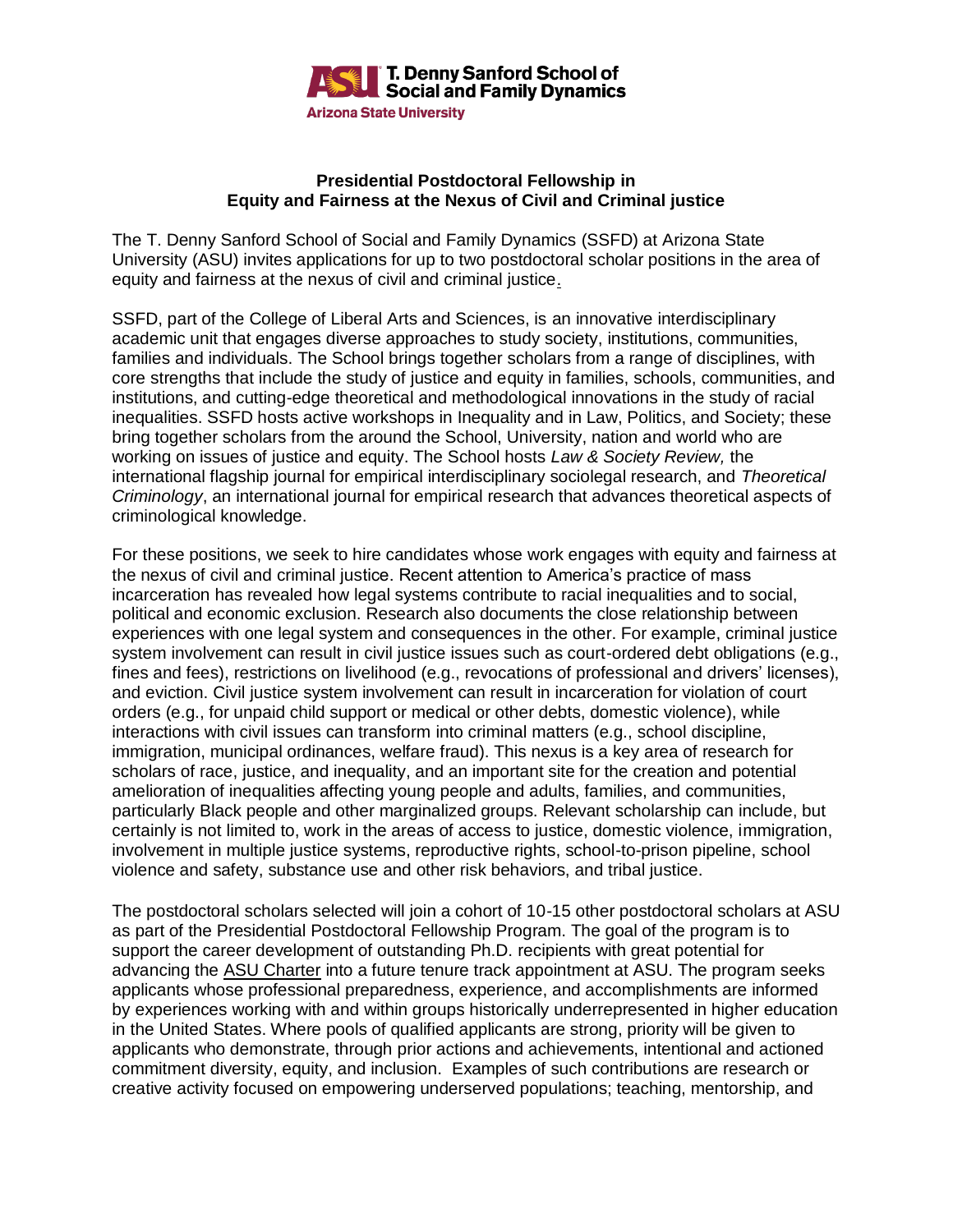service that increases equitable access; and inclusion in fields where historically excluded populations are underrepresented.

The Sanford School of Social and Family Dynamics has committed to provide individualized mentorship and career development to ensure each candidate is well prepared to succeed in a future tenure track appointment. Career development and community building will also occur through programmatic support at the ASU Graduate College's Postdoctoral Affairs Office.

# **About Arizona State University**

ASU is a large, comprehensive, research university and for nearly two decades, has transformed into the ["New American University,](https://newamericanuniversity.asu.edu/home)" one dedicated to the simultaneous pursuit of excellence, broad access to quality education, and meaningful societal impact. By our Charter and Design Aspirations, we center inclusion and success as values that drive the enterprise; adopt inter- and transdisciplinary approaches to teaching and learning as ways to address society's greatest challenges; and develop innovative partnerships to produce master learners across the lifespan. To learn more about ASU, visit [http://www.asu.edu.](http://www.asu.edu/)

## **Qualifications and Characteristics**

# Job duties:

Successful applicants for the postdoctoral positions must demonstrate the ability to contribute to the mission of the School. Successful candidates will engage in scholarly research and have the option of teaching on-campus and online. The specific responsibilities of the position include: conducting research and publishing scholarship within the person's specialty area(s). Postdoctoral scholars will have the option of teaching in the School's curriculum.

Minimum qualifications

- A Ph.D. in a social-scientific field from a regionally-accredited university or clear demonstration that the Ph.D. will be received by the time of appointment;
- Demonstrated potential for excellence in research and teaching; and,
- Substantive specialization in some aspect of justice and equity at the nexus of civil and criminal law.

Desired qualifications

• Demonstrated commitment to diversity, equity, inclusion, and student success while working with broadly diverse student populations.

This position is located at the Arizona State University at the Tempe campus. All postdoctoral fellowship positions are for one year. Options for an additional one or two years of funding or a transition to a tenure track position may be offered, depending on each fellow's progress and training needs. Faculty tenure track appointments will require a process of review within the designated tenure home unit. Salary is \$60,000 per year.

## **Applications and Inquiries**